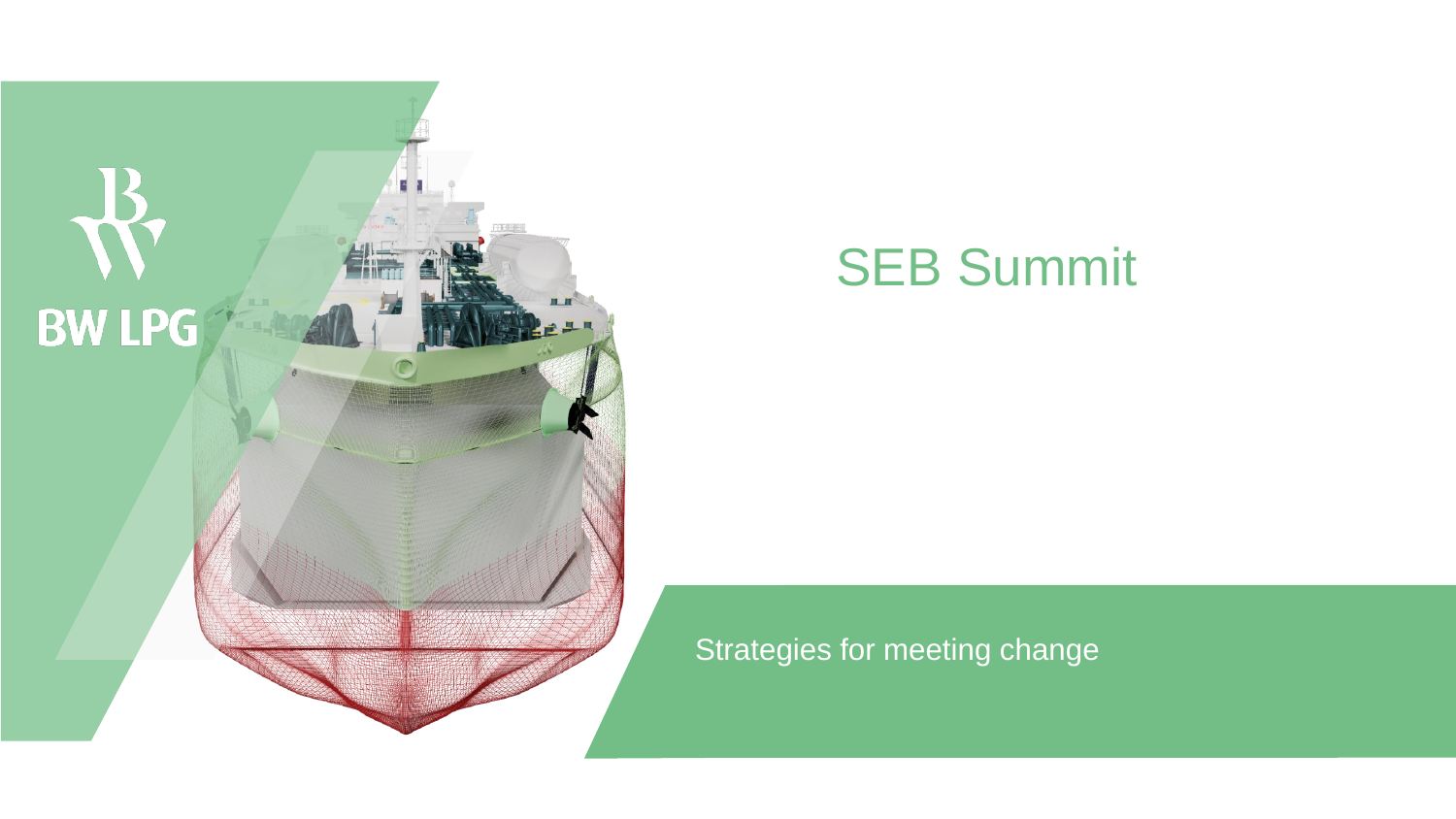

## The changes we face



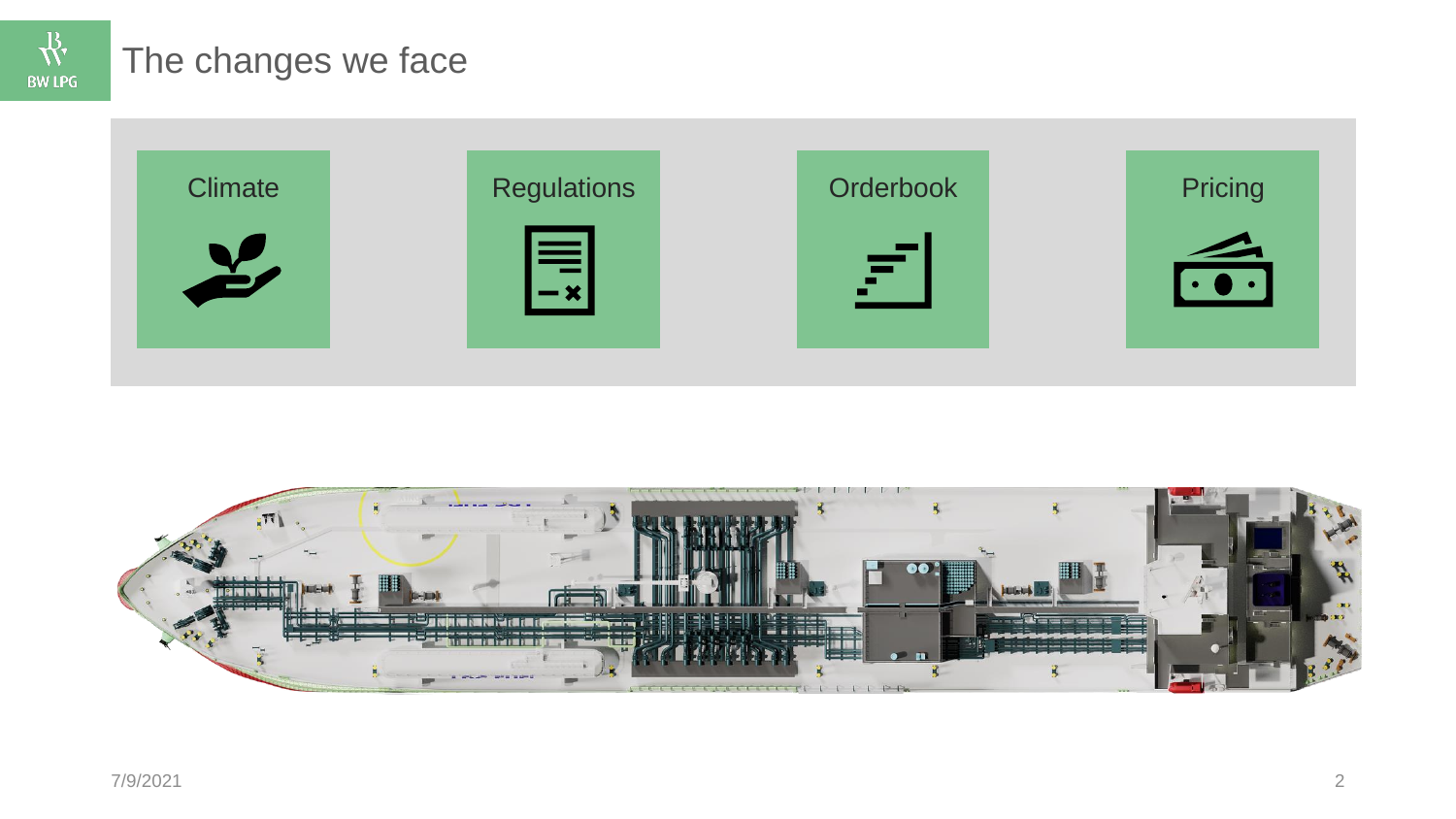

## How we meet them



the solution as we work towards a zero-carbon future



#### •EEXI to be implemented in 2023

- **Retrofits comply with EEXI**
- Retrofits do not add capacity to the fleet like newbuildings
- •ESG rating from Sustainalytics: Best among the oil & gas transportation companies rated



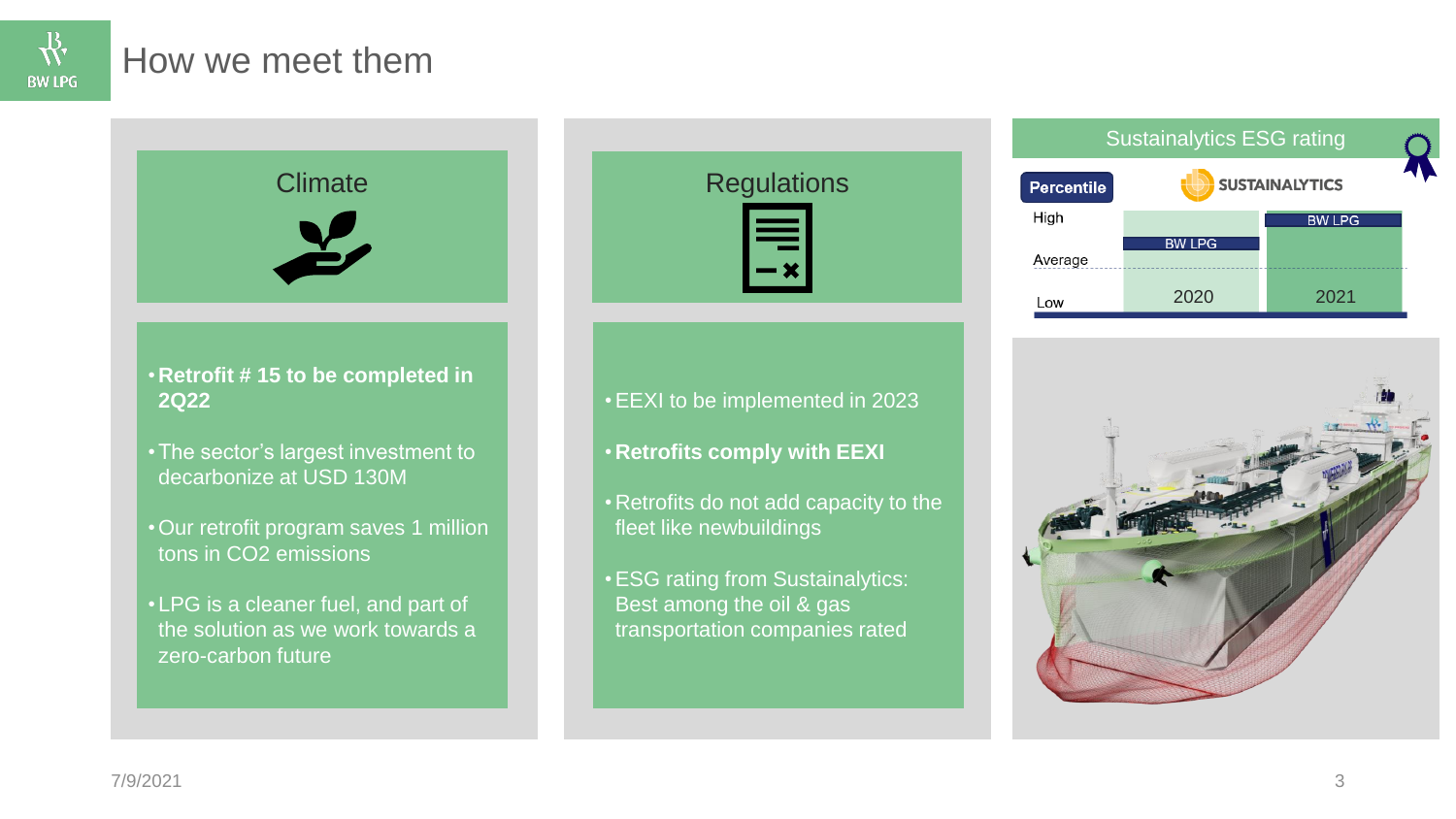

## How we meet them

|                  | • Orderbook standing at 23% of exi                                                 |
|------------------|------------------------------------------------------------------------------------|
| <b>Orderbook</b> | • Peak delivery in 2023                                                            |
|                  | . New deliveries encourages phase<br>tonnage, both commercially and e<br>recycling |
|                  | • Nevertheless, the next few years'                                                |

sting fleet

- -out of mature ventually by
- changes will likely present several opportunities
- **Building liquidity: \$390m eoq**

#### Global VLGC fleet profile



**Pricing** 

• Based on newbuild equivalent asset prices, BW LPG's share is trading at the highest discount • BW LPG P/NAV close to cycle low of 0.5x • Dividend yield LTM = 14.1% • **Developing BW India**

Peer group P/NAV based on NBE